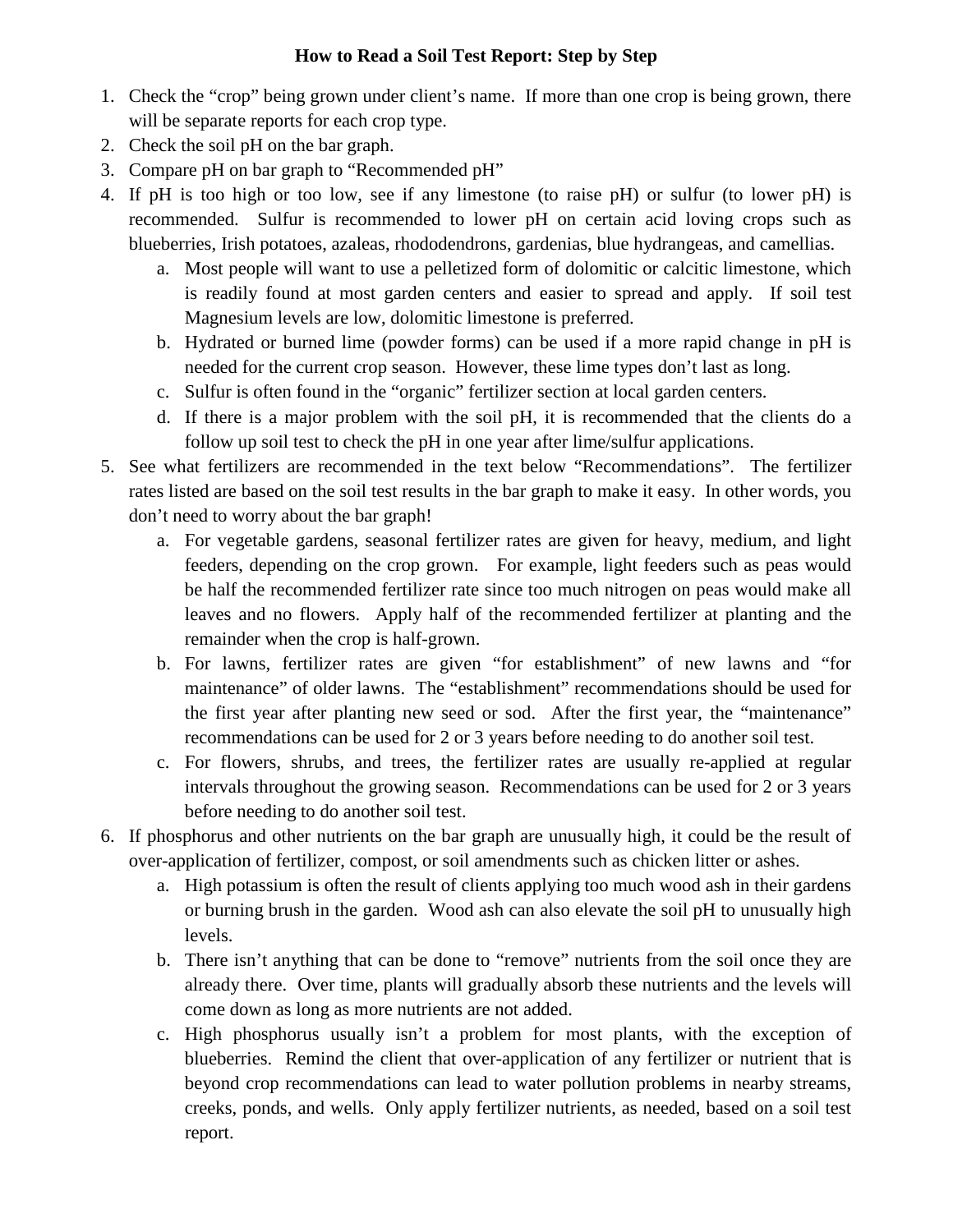| <b>Nutrient</b>  | Part of plant affected by                              | <b>Symptoms</b>                         | <b>External circumstances leading to the</b>           | <b>Notes</b>                 |  |
|------------------|--------------------------------------------------------|-----------------------------------------|--------------------------------------------------------|------------------------------|--|
|                  | nutrient deficiency                                    |                                         | nutrient deficiency                                    |                              |  |
| <b>Nitrogen</b>  | Older foliage, going to                                |                                         | <b>Excessively leached or waterlogged</b>              | Most desert soils have       |  |
|                  | whole plant                                            | Pale green or yellow                    | soils,                                                 | insufficient nitrogen for    |  |
|                  | Petioles (rare)                                        | <b>Red</b>                              | Soils with low organic matter                          | normal plant growth          |  |
| Phosphorus       | Older Leaves                                           | Purpling, bronzing                      | Cold wet soils (early spring), acid or very            | Plant may be extremely       |  |
|                  | Whole plant                                            | Stunting                                | alkaline soils, compacted soils                        | dark green.                  |  |
|                  |                                                        | Red                                     |                                                        |                              |  |
| Potassium        | Older Leaves                                           | Yellow translucent spots                | Soils with excessive leaching,                         | May be a problem if in       |  |
|                  | Leaf Margins                                           | <b>Browning</b>                         | high pH soils                                          | excess                       |  |
| Calcium          |                                                        | Thickened                               | <b>Improper watering (most common</b>                  | Plant remains green          |  |
|                  | Whole plants                                           | Stunted                                 | cause), very acid soils, soils with                    | Other crop problem           |  |
|                  | New shoots                                             | Withered or dead                        | excessive potassium, excessively dry or                | includes: brownheart of      |  |
|                  | Stem or petiole                                        | Collapse                                | wet soils                                              | escarole carrot cavity spot, |  |
|                  | Fruit                                                  | <b>Blossom End Rot</b>                  |                                                        | celery blackheart,           |  |
|                  | Young or old leaves                                    | Tip Burn                                |                                                        |                              |  |
| Iron             | Young leaves                                           | <b>Tissue between veins</b>             | High pH soils, soils with low organic                  | Common desert problem        |  |
|                  |                                                        | becomes pale or white                   | matter, high phosphorus, excess zinc,                  | toxic at $pH$ under 5.5      |  |
|                  |                                                        |                                         | manganese or copper                                    |                              |  |
| Zinc             | Young leaves                                           | Pale or grayish, yellowing              | High pH, low organic matter,                           | Common desert problem        |  |
|                  |                                                        | between veins; rosetted                 | excess phosphorus in soil,                             |                              |  |
|                  | Petioles                                               | Weak                                    | lack of nitrogen                                       |                              |  |
| <b>Manganese</b> | Young leaves                                           | <b>Yellow mottled areas</b>             | Soils with pH over 6.5, high iron soils,               | Common desert problem        |  |
|                  |                                                        |                                         | low nitrogen soils, dry weather                        | Similar to lack of iron      |  |
|                  |                                                        |                                         | compacted soils<br>Light acid soils, soils with excess | toxic at $pH$ under 5.5      |  |
| Magnesium        | Interveinal space of older                             | Yellowing                               |                                                        | Plant green; leaves may      |  |
|                  | leaves; may begin around<br>interior perimeter of leaf |                                         | potassium, calcium or phosphorus                       | look scorched                |  |
| Sulfur           | Young leaves                                           | Yellowing                               | Sandy soils,                                           |                              |  |
|                  | Leaf Veins                                             | Paler than rest of leaf                 | soils with low organic matter                          | Similar to virus infection   |  |
|                  |                                                        |                                         |                                                        | symptoms or magnesium        |  |
| Boron            | Whole plant                                            | Stunted, pale<br>Die back               | Soil pH under 5.5 or over 6.8,                         | deficiency symptoms          |  |
|                  | Growing points                                         |                                         | sandy soils with low organic matter                    | Plant dark green. May be     |  |
|                  | Young leaves                                           | Yellowing, distorted, form              |                                                        | toxic in excess.             |  |
|                  |                                                        | unnatural rosettes                      | lack of nitrogen                                       |                              |  |
| Copper           |                                                        | Do not open                             | High pH soils, lack of nitrogen                        |                              |  |
|                  | Young leaves                                           | Yellowing, become thin                  | compacted soils                                        |                              |  |
|                  | Whole Plant<br>Older leaves                            | Pale green<br>Yellow, distorted, narrow | Soils with pH under 5.5                                | Looks like lack of nitrogen  |  |
| Molybdenum       |                                                        |                                         |                                                        |                              |  |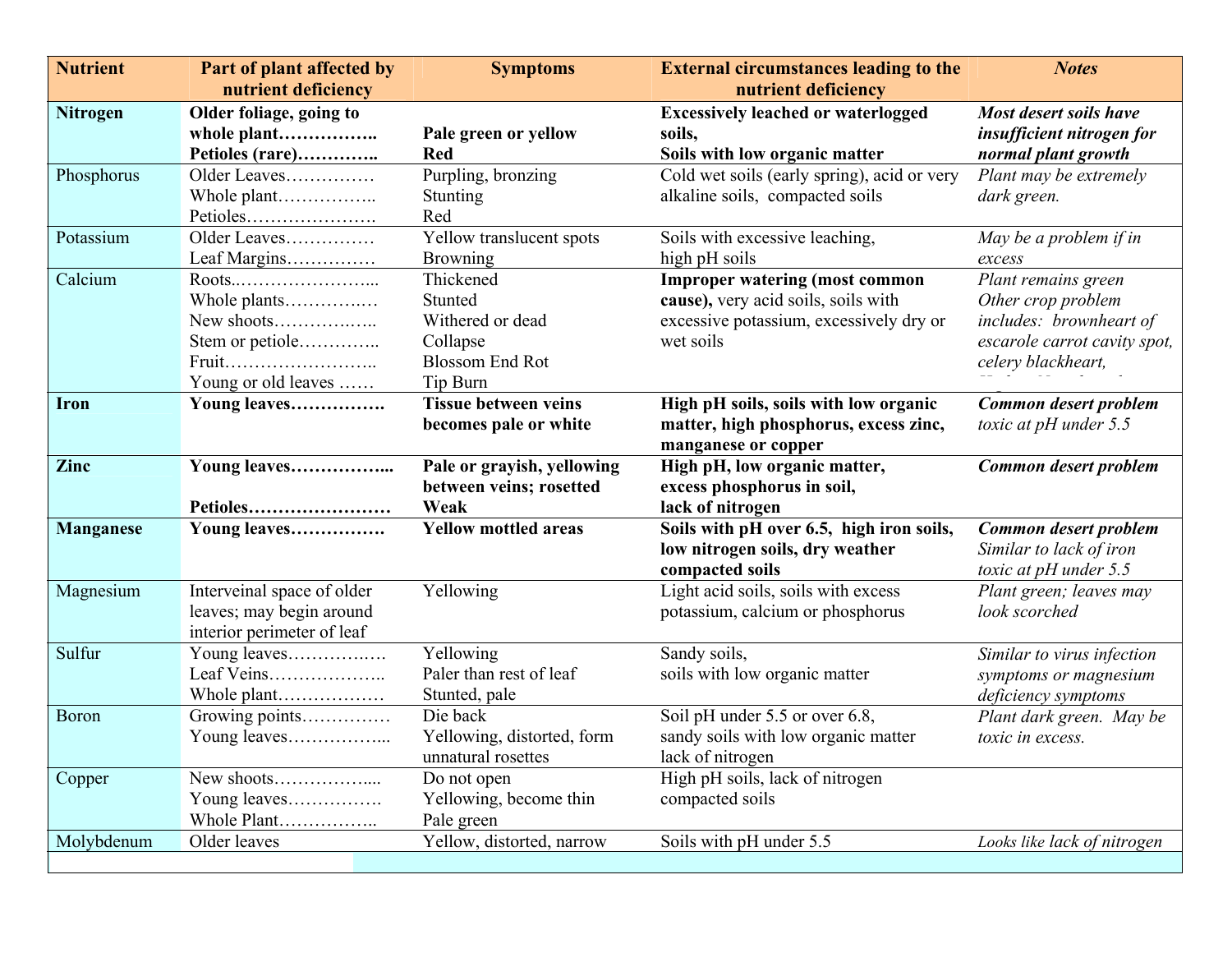

Soil, Plant, and Water Laboratory 2400 College Station Road Athens, Georgia 30602-9105 Web site: http://aesl.ces.uga.edu

# **Soil Test Report**

#2.

| <b>Sample ID</b>          |                             |                        |                  |                          |  |                                                           |                          |  |                           | (CEC/CEA Signature)                     |                           |
|---------------------------|-----------------------------|------------------------|------------------|--------------------------|--|-----------------------------------------------------------|--------------------------|--|---------------------------|-----------------------------------------|---------------------------|
| <b>Client Information</b> |                             |                        |                  |                          |  | <b>Lab Information</b>                                    |                          |  | <b>County Information</b> |                                         |                           |
| Smith, John               | 770-387-5142<br>Lab         | #49988                 |                  |                          |  | <b>Bartow County</b>                                      |                          |  |                           |                                         |                           |
| 201 Address Street        |                             |                        |                  |                          |  | Completed: Feb 27, 2012<br>320 W. Cherokee Avenue Rm. 112 |                          |  |                           |                                         |                           |
|                           | Cartersville, GA 30120      |                        |                  |                          |  | Printed:<br>Feb 28, 2012<br>Cartersville, GA 30120        |                          |  |                           |                                         |                           |
| Sample: 1                 |                             |                        |                  |                          |  | phone: 770-387-5142                                       |                          |  |                           |                                         |                           |
|                           | Crop: Home Vegetable Garden |                        |                  |                          |  | e-mail: uge1015@uga.edu                                   |                          |  |                           |                                         |                           |
| <b>Results</b>            |                             |                        |                  | Mehlich I Extractant     |  |                                                           |                          |  |                           | <b>UGA Lime Buffer Capacity Method</b>  |                           |
| Very High                 |                             |                        |                  |                          |  |                                                           |                          |  |                           |                                         | High                      |
| High                      |                             |                        |                  |                          |  |                                                           |                          |  |                           |                                         | Sufficient                |
| Medium                    |                             |                        |                  |                          |  |                                                           |                          |  |                           |                                         |                           |
| Low                       |                             |                        |                  |                          |  |                                                           |                          |  |                           |                                         | Low                       |
|                           | <b>Phosphorus</b><br>(P)    | Potassium<br>(K)       | Calcium<br>(Ca)  | <b>Magnesium</b><br>(Mg) |  | <b>Zinc</b><br>(Zn)                                       | <b>Manganese</b><br>(Mn) |  | pH <sup>*</sup>           | <b>Lime Buffer</b><br>Capacity<br>(LBC) |                           |
| Soil Test<br>Index        | 108<br>Ibs/Acre             | 228<br><b>lbs/Acre</b> | 1740<br>lbs/Acre | 144<br>lbs/Acre          |  | 12<br>Ibs/Acre                                            | 23<br>lbs/Acre           |  | 6.3                       | 435                                     | <b>Soil Test</b><br>Index |

# **Recommendations**

#4. No Limestone recommended.

#3. Recommended pH: 6.0 to 6.5

> \*For information on how the Soil, Plant, and Water Laboratory measures and reports pH and makes lime recommendations, see http://aesl.ces.uga.edu/soil/SoilpH.html.

Apply 1/2 pound of sulfur (S) or two pounds of gypsum per 1000 square feet.

### $#5$

 $#1.$ 

 $#6.$ 

Broadcast 20 pounds of 15-0-15 per 1000 square feet, or apply 7 pounds of 15-0-15 per 100 linear feet of row.

The recommendation given above is for medium feeders, which includes crops such as beans, beets, cantaloupes, cucumbers, eggplant, okra, onions, tomatoes, english peas, peppers, radish, squash, watermelon, and sweet potatoes.

For heavy feeders such as broccoli, cabbage, greens (kale, mustard, turnip, collards), lettuce, irish potatoes, and sweet corn, increase the recommendation by 50%.

### #5a.

For light feeders such as southern peas, reduce the recommendation in half.

**See Home Vegetable Garden Fact Sheet** 

#### Learning for Life

The University of Georgia and Fort Valley State University, the U.S. Department of Agriculture and counties of the state cooperating Cooperative Extension offers educational programs, assistance and materials to all people without regard to race, color, national origin, age, gender or disability An equal opportunity/affirmative action organization committed to a diverse work force.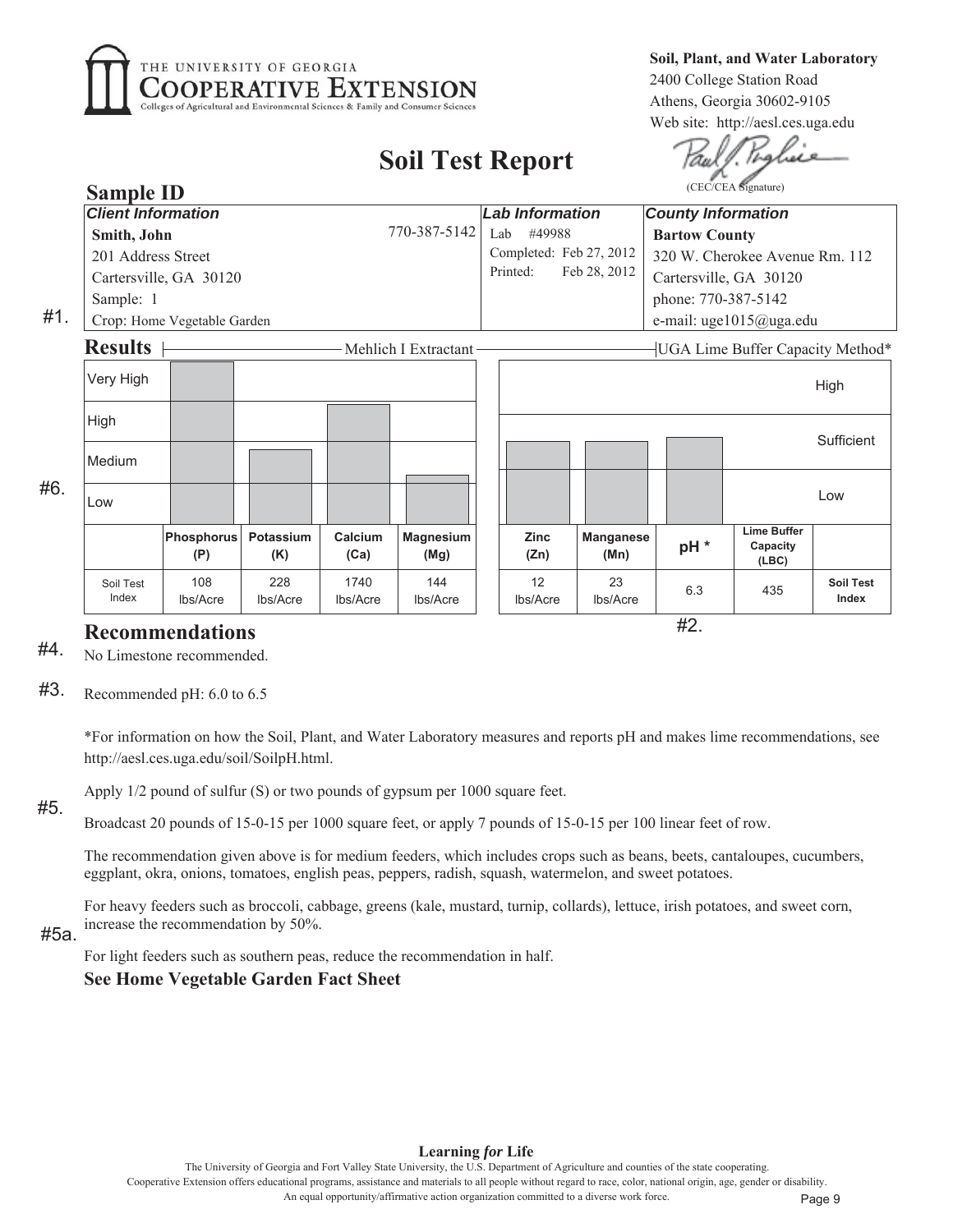

**6** Soil, Plant, and Water Laboratory 2400 College Station Road Athens, Georgia 30602-9105 Web site: http://aesl.ces.uga.edu

# **Soil Test Report**

#2.

|     | <b>Sample ID</b>                                      |                          |                  |                 |                          | (CEC/CEA Signature)                  |                          |                           |                                         |                                  |  |  |  |
|-----|-------------------------------------------------------|--------------------------|------------------|-----------------|--------------------------|--------------------------------------|--------------------------|---------------------------|-----------------------------------------|----------------------------------|--|--|--|
|     | <b>Client Information</b><br>fake email@yahoomail.com |                          |                  |                 |                          |                                      | <b>Lab Information</b>   | <b>County Information</b> |                                         |                                  |  |  |  |
|     | Smith, John                                           |                          |                  |                 |                          |                                      | #63296                   | <b>Cherokee County</b>    |                                         |                                  |  |  |  |
|     | 201 Address Street                                    |                          |                  |                 |                          |                                      | Completed: May 29, 2007  |                           | 100 North Street, Suite G21             |                                  |  |  |  |
|     | Canton, GA 30114                                      |                          |                  |                 |                          | Printed:                             | Jan 4, 2012              | Canton, GA 30114          |                                         |                                  |  |  |  |
|     | Sample: 1                                             |                          |                  |                 |                          |                                      |                          |                           | phone: 770-479-0421                     |                                  |  |  |  |
| #1. | Crop: Zoysia Lawn                                     |                          |                  |                 |                          |                                      |                          | e-mail: uge1057@uga.edu   |                                         |                                  |  |  |  |
|     | <b>Results</b>                                        |                          |                  |                 | Mehlich I Extractant     |                                      |                          |                           |                                         | UGA Lime Buffer Capacity Method* |  |  |  |
|     | Very High                                             |                          |                  |                 |                          |                                      |                          |                           |                                         | High                             |  |  |  |
|     | High                                                  |                          |                  |                 |                          |                                      |                          |                           |                                         | Sufficient                       |  |  |  |
|     | Medium                                                |                          |                  |                 |                          |                                      |                          |                           |                                         |                                  |  |  |  |
| #6. | Low                                                   |                          |                  |                 |                          |                                      |                          |                           |                                         | Low                              |  |  |  |
|     |                                                       | <b>Phosphorus</b><br>(P) | Potassium<br>(K) | Calcium<br>(Ca) | <b>Magnesium</b><br>(Mg) | <b>Zinc</b><br>(Zn)                  | <b>Manganese</b><br>(Mn) | pH <sup>*</sup>           | <b>Lime Buffer</b><br>Capacity<br>(LEC) |                                  |  |  |  |
|     | Soil Test<br>Index                                    | 16<br>Ibs/Acre           | 124<br>lbs/Acre  | 396<br>Ibs/Acre | 62<br>Ibs/Acre           | $\overline{\mathcal{A}}$<br>Ibs/Acre | 18<br>Ibs/Acre           | 5.1                       | 303                                     | <b>Soil Test</b><br>Index        |  |  |  |

## **Recommendations**

**Limestone**: 55 pounds per 1000 square feet #4.

 $#3$ . Recommended pH: 6.0 to 7.0

\*For information on how the Soil, Plant, and Water Laboratory measures and reports pH and makes lime recommendations, see http://aesl.ces.uga.edu/soil/SoilpH.html.

Clippings do not contribute to thatch under proper management and thus, do not need to be removed. If they are removed, increase the fertilizer application rate by  $30\%$ .

If the lime recommendation is greater than 25 pounds per  $1000$  square feet, split the application and apply only 25 pounds in any single application. Wait 4 months between applications.

CAUTION: Water lawn thoroughly immediately after applying fertilizer. Do not apply fertilizer when grass is wet.

- For establishment, incorporate 15 pounds of 10-10-10 per 1000 square feet into the top 4 to 6 inches of soil prior to seeding, sprigging, or sodding. Then apply 2 pounds of  $34-0-0$  or 1 1/3 pound of  $46-0-0$  per 1000 square feet monthly during the growing season through August. To improve winter hardiness, apply 6 pounds of 16-4-8 per 1000 square feet in September. Follow this fertilizer program for the first year only, then use the maintenance fertilizer program for the next 2 to 3 years. Retest 2 to 3 years after establishment. #5.
- #5b. For maintenance, apply 10 pounds of 10-10-10 per 1000 square feet when spring growth begins and in September. In mid-June and early August, apply 2 pounds of  $34-0-0$  or 1  $1/3$  pound of  $46-0-0$  per 1000 square feet.

The University of Georgia and Fort Valley State University, the U.S. Department of Agriculture and counties of the state cooperating Cooperative Extension offers educational programs, assistance and materials to all people without regard to race, color, national origin, age, gender or disability An equal opportunity/affirmative action organization committed to a diverse work force. Page 7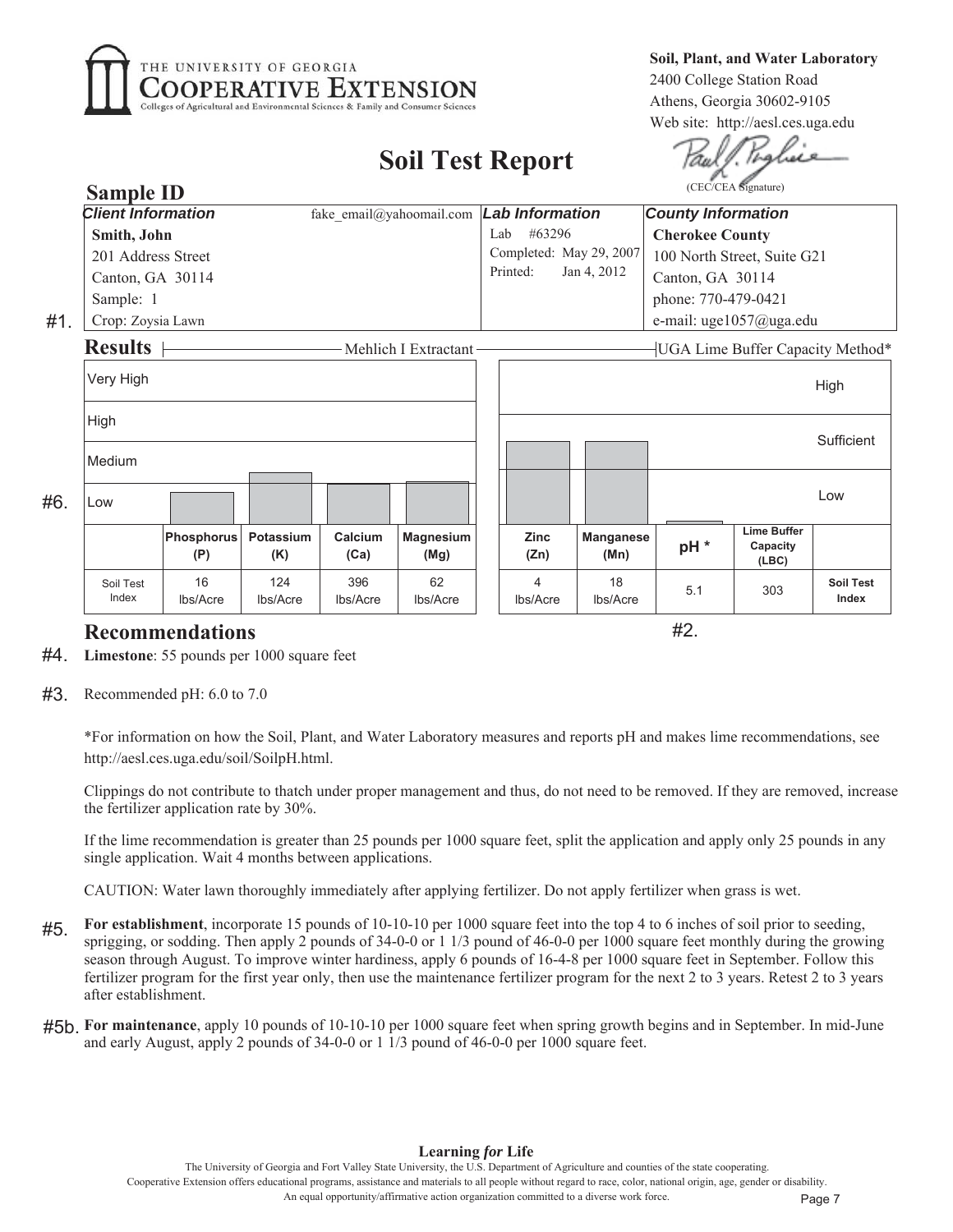|                                                                                               |                                                                                                                                                                                                                                                                                                                                                                                                                                                                                                                                                                                                                                                                                                                                                                                                                                                                                                                                                                                                                                                                                                                                                                                                                                                                               |                                                                                     |                                                                                                     |                          |                                                                            |                                   |                                                                                                                                                                                                                                                                                                                                                                | SPW: 706-542-5350                                                                                                                                                             |                                                                                                                       |  |  |  |
|-----------------------------------------------------------------------------------------------|-------------------------------------------------------------------------------------------------------------------------------------------------------------------------------------------------------------------------------------------------------------------------------------------------------------------------------------------------------------------------------------------------------------------------------------------------------------------------------------------------------------------------------------------------------------------------------------------------------------------------------------------------------------------------------------------------------------------------------------------------------------------------------------------------------------------------------------------------------------------------------------------------------------------------------------------------------------------------------------------------------------------------------------------------------------------------------------------------------------------------------------------------------------------------------------------------------------------------------------------------------------------------------|-------------------------------------------------------------------------------------|-----------------------------------------------------------------------------------------------------|--------------------------|----------------------------------------------------------------------------|-----------------------------------|----------------------------------------------------------------------------------------------------------------------------------------------------------------------------------------------------------------------------------------------------------------------------------------------------------------------------------------------------------------|-------------------------------------------------------------------------------------------------------------------------------------------------------------------------------|-----------------------------------------------------------------------------------------------------------------------|--|--|--|
| The University of Georgia                                                                     |                                                                                                                                                                                                                                                                                                                                                                                                                                                                                                                                                                                                                                                                                                                                                                                                                                                                                                                                                                                                                                                                                                                                                                                                                                                                               |                                                                                     |                                                                                                     |                          |                                                                            |                                   | FEW: 706-542-7690                                                                                                                                                                                                                                                                                                                                              |                                                                                                                                                                               |                                                                                                                       |  |  |  |
| College of Agricultural &<br><b>Environmental Sciences</b>                                    |                                                                                                                                                                                                                                                                                                                                                                                                                                                                                                                                                                                                                                                                                                                                                                                                                                                                                                                                                                                                                                                                                                                                                                                                                                                                               | Agricultural & Environmental                                                        |                                                                                                     |                          |                                                                            |                                   |                                                                                                                                                                                                                                                                                                                                                                |                                                                                                                                                                               | PHW: 706-542-9023                                                                                                     |  |  |  |
| <b>Cooperative Extension Service</b>                                                          |                                                                                                                                                                                                                                                                                                                                                                                                                                                                                                                                                                                                                                                                                                                                                                                                                                                                                                                                                                                                                                                                                                                                                                                                                                                                               |                                                                                     | <b>Services Laboratories</b>                                                                        |                          |                                                                            |                                   |                                                                                                                                                                                                                                                                                                                                                                |                                                                                                                                                                               | TLA: 706-542-5350                                                                                                     |  |  |  |
|                                                                                               |                                                                                                                                                                                                                                                                                                                                                                                                                                                                                                                                                                                                                                                                                                                                                                                                                                                                                                                                                                                                                                                                                                                                                                                                                                                                               |                                                                                     |                                                                                                     |                          |                                                                            |                                   |                                                                                                                                                                                                                                                                                                                                                                |                                                                                                                                                                               | Contact: soiltest@uga.edu                                                                                             |  |  |  |
| fertilized. Fertilizer costs can also be calculated.<br>Step 1. Enter fertilizer requirements | <b>Fertilizer Calculator</b><br>$N-P_2O_5-K_2O$<br>R. Hitchcock and D. E. Kissel<br>The University of Georgia Fertilizer Calculator was developed to assist users whose fertilizer needs require adjustment<br>from the standard soil test recommendation due to a change in units, availability of fertilizer products, and/or a<br>difference in land size. With it, the user can calculate the weight of fertilizer materials to supply the amounts of N, $P_2O_{5}$ ,<br>and K <sub>2</sub> O recommended by a soil test report. Users have the option to select recommendations in pounds per acre that<br>are typical of agronomic crop recommendations or in pounds per 1000 square feet that are typical of homeowners<br>reports such as for a home lawn. The calculator also allows the user to select fertilizer grades different from those given<br>in the recommendation. This is useful when the fertilizer grades in the test report are not available locally. The<br>calculator ranks the various fertilizer combinations, with the best getting the highest score. The calculator also has a<br>section that allows the user to calculate the area of a garden or lawn given the dimensions and shape of the area to be<br>Step 2. Select available grades |                                                                                     |                                                                                                     |                          |                                                                            |                                   | Use this calculator to<br>Convert fertilizer<br>recommendations between<br>pounds per acre and pounds per<br>square feet.<br>List alternative recommendations<br>when fertilizer grades are not<br>available.<br>Get recommendations based on<br>the specific area to be fertilized.<br>Calculate fertilizer cost.<br>Step 3. Choose application rate and area |                                                                                                                                                                               |                                                                                                                       |  |  |  |
| Fertilizer recommendations are given in:                                                      |                                                                                                                                                                                                                                                                                                                                                                                                                                                                                                                                                                                                                                                                                                                                                                                                                                                                                                                                                                                                                                                                                                                                                                                                                                                                               |                                                                                     |                                                                                                     |                          |                                                                            | Choose from the list of commonly- |                                                                                                                                                                                                                                                                                                                                                                | $pounds \cdot perr$                                                                                                                                                           | 1000 square feet $\sim$                                                                                               |  |  |  |
|                                                                                               |                                                                                                                                                                                                                                                                                                                                                                                                                                                                                                                                                                                                                                                                                                                                                                                                                                                                                                                                                                                                                                                                                                                                                                                                                                                                               |                                                                                     | available grades.                                                                                   |                          |                                                                            |                                   |                                                                                                                                                                                                                                                                                                                                                                |                                                                                                                                                                               |                                                                                                                       |  |  |  |
| $\circ$ pounds per acre<br>a specific grade (such as 10-10-10)                                |                                                                                                                                                                                                                                                                                                                                                                                                                                                                                                                                                                                                                                                                                                                                                                                                                                                                                                                                                                                                                                                                                                                                                                                                                                                                               |                                                                                     | or add your own in N-P <sub>2</sub> O <sub>5</sub> -K <sub>2</sub> O format.<br>Common<br>Available |                          |                                                                            |                                   |                                                                                                                                                                                                                                                                                                                                                                | If the area is unknown, what shape best describes<br>the area to be fertilized?                                                                                               |                                                                                                                       |  |  |  |
|                                                                                               |                                                                                                                                                                                                                                                                                                                                                                                                                                                                                                                                                                                                                                                                                                                                                                                                                                                                                                                                                                                                                                                                                                                                                                                                                                                                               |                                                                                     | $\Box$ 46-0-0                                                                                       |                          | Fertilizer                                                                 | Cost per                          |                                                                                                                                                                                                                                                                                                                                                                | Rectangle                                                                                                                                                                     | <b>Triangle</b>                                                                                                       |  |  |  |
| pounds of 15-0-15<br>20<br>per 1000 square feet                                               |                                                                                                                                                                                                                                                                                                                                                                                                                                                                                                                                                                                                                                                                                                                                                                                                                                                                                                                                                                                                                                                                                                                                                                                                                                                                               |                                                                                     | $\Box$ 0-46-0                                                                                       |                          | pound<br>grades<br>$(N-P_2O_5-K_2O)$<br>$($ \$<br>$0 - 0 - 60$<br>10-10-10 |                                   |                                                                                                                                                                                                                                                                                                                                                                | Circle                                                                                                                                                                        | Oval<br><b>Half Oval</b>                                                                                              |  |  |  |
|                                                                                               |                                                                                                                                                                                                                                                                                                                                                                                                                                                                                                                                                                                                                                                                                                                                                                                                                                                                                                                                                                                                                                                                                                                                                                                                                                                                               |                                                                                     | $\triangledown$ 0-0-60                                                                              |                          |                                                                            |                                   |                                                                                                                                                                                                                                                                                                                                                                |                                                                                                                                                                               |                                                                                                                       |  |  |  |
| Example: 5 pounds of 10-10-10 per 1000 square feet                                            |                                                                                                                                                                                                                                                                                                                                                                                                                                                                                                                                                                                                                                                                                                                                                                                                                                                                                                                                                                                                                                                                                                                                                                                                                                                                               |                                                                                     | $\Box$ 34-0-0                                                                                       |                          |                                                                            |                                   |                                                                                                                                                                                                                                                                                                                                                                |                                                                                                                                                                               |                                                                                                                       |  |  |  |
|                                                                                               |                                                                                                                                                                                                                                                                                                                                                                                                                                                                                                                                                                                                                                                                                                                                                                                                                                                                                                                                                                                                                                                                                                                                                                                                                                                                               |                                                                                     | $\Box$ 18-46-0<br>$35 - 0 - 5$<br>$\boxed{v}$ 35-0-5                                                |                          |                                                                            |                                   |                                                                                                                                                                                                                                                                                                                                                                |                                                                                                                                                                               |                                                                                                                       |  |  |  |
|                                                                                               |                                                                                                                                                                                                                                                                                                                                                                                                                                                                                                                                                                                                                                                                                                                                                                                                                                                                                                                                                                                                                                                                                                                                                                                                                                                                               |                                                                                     | $\Box$ 20-7-5                                                                                       |                          |                                                                            |                                   |                                                                                                                                                                                                                                                                                                                                                                |                                                                                                                                                                               |                                                                                                                       |  |  |  |
|                                                                                               |                                                                                                                                                                                                                                                                                                                                                                                                                                                                                                                                                                                                                                                                                                                                                                                                                                                                                                                                                                                                                                                                                                                                                                                                                                                                               |                                                                                     | $\Box$ 24-24-4                                                                                      |                          |                                                                            |                                   |                                                                                                                                                                                                                                                                                                                                                                |                                                                                                                                                                               |                                                                                                                       |  |  |  |
|                                                                                               |                                                                                                                                                                                                                                                                                                                                                                                                                                                                                                                                                                                                                                                                                                                                                                                                                                                                                                                                                                                                                                                                                                                                                                                                                                                                               |                                                                                     | $\Box$ 32-10-4                                                                                      |                          |                                                                            |                                   |                                                                                                                                                                                                                                                                                                                                                                | Options                                                                                                                                                                       |                                                                                                                       |  |  |  |
|                                                                                               |                                                                                                                                                                                                                                                                                                                                                                                                                                                                                                                                                                                                                                                                                                                                                                                                                                                                                                                                                                                                                                                                                                                                                                                                                                                                               |                                                                                     | $\Box$ 29-0-4<br>$\Box$ 22-2-2                                                                      |                          |                                                                            |                                   |                                                                                                                                                                                                                                                                                                                                                                |                                                                                                                                                                               |                                                                                                                       |  |  |  |
|                                                                                               |                                                                                                                                                                                                                                                                                                                                                                                                                                                                                                                                                                                                                                                                                                                                                                                                                                                                                                                                                                                                                                                                                                                                                                                                                                                                               |                                                                                     | $\Box$ 20-27-5                                                                                      |                          |                                                                            |                                   |                                                                                                                                                                                                                                                                                                                                                                | $\triangledown$ Show all scores<br>Number of grades to use in recommendation: $2 \rightarrow$<br>Round recommendations to nearest:<br>■ Tenth C Quarter C Half C Whole number |                                                                                                                       |  |  |  |
|                                                                                               |                                                                                                                                                                                                                                                                                                                                                                                                                                                                                                                                                                                                                                                                                                                                                                                                                                                                                                                                                                                                                                                                                                                                                                                                                                                                               |                                                                                     | $\Box$ 12-12-12                                                                                     |                          |                                                                            |                                   |                                                                                                                                                                                                                                                                                                                                                                |                                                                                                                                                                               |                                                                                                                       |  |  |  |
|                                                                                               |                                                                                                                                                                                                                                                                                                                                                                                                                                                                                                                                                                                                                                                                                                                                                                                                                                                                                                                                                                                                                                                                                                                                                                                                                                                                               |                                                                                     | $\Box$ 24-0-11                                                                                      |                          |                                                                            |                                   |                                                                                                                                                                                                                                                                                                                                                                |                                                                                                                                                                               |                                                                                                                       |  |  |  |
|                                                                                               |                                                                                                                                                                                                                                                                                                                                                                                                                                                                                                                                                                                                                                                                                                                                                                                                                                                                                                                                                                                                                                                                                                                                                                                                                                                                               |                                                                                     | ☑ 10-10-10                                                                                          |                          |                                                                            |                                   |                                                                                                                                                                                                                                                                                                                                                                |                                                                                                                                                                               |                                                                                                                       |  |  |  |
|                                                                                               |                                                                                                                                                                                                                                                                                                                                                                                                                                                                                                                                                                                                                                                                                                                                                                                                                                                                                                                                                                                                                                                                                                                                                                                                                                                                               |                                                                                     | $\Box$ 18-24-12                                                                                     |                          |                                                                            |                                   |                                                                                                                                                                                                                                                                                                                                                                |                                                                                                                                                                               |                                                                                                                       |  |  |  |
|                                                                                               |                                                                                                                                                                                                                                                                                                                                                                                                                                                                                                                                                                                                                                                                                                                                                                                                                                                                                                                                                                                                                                                                                                                                                                                                                                                                               |                                                                                     | $\square$ 13-13-13                                                                                  |                          |                                                                            |                                   |                                                                                                                                                                                                                                                                                                                                                                |                                                                                                                                                                               |                                                                                                                       |  |  |  |
|                                                                                               |                                                                                                                                                                                                                                                                                                                                                                                                                                                                                                                                                                                                                                                                                                                                                                                                                                                                                                                                                                                                                                                                                                                                                                                                                                                                               |                                                                                     |                                                                                                     |                          |                                                                            |                                   |                                                                                                                                                                                                                                                                                                                                                                |                                                                                                                                                                               |                                                                                                                       |  |  |  |
|                                                                                               |                                                                                                                                                                                                                                                                                                                                                                                                                                                                                                                                                                                                                                                                                                                                                                                                                                                                                                                                                                                                                                                                                                                                                                                                                                                                               |                                                                                     |                                                                                                     | <b>Step 4. Calculate</b> |                                                                            |                                   |                                                                                                                                                                                                                                                                                                                                                                |                                                                                                                                                                               |                                                                                                                       |  |  |  |
|                                                                                               |                                                                                                                                                                                                                                                                                                                                                                                                                                                                                                                                                                                                                                                                                                                                                                                                                                                                                                                                                                                                                                                                                                                                                                                                                                                                               |                                                                                     |                                                                                                     |                          |                                                                            |                                   |                                                                                                                                                                                                                                                                                                                                                                |                                                                                                                                                                               |                                                                                                                       |  |  |  |
|                                                                                               |                                                                                                                                                                                                                                                                                                                                                                                                                                                                                                                                                                                                                                                                                                                                                                                                                                                                                                                                                                                                                                                                                                                                                                                                                                                                               | Fertilizer recommendations based on<br>available grades, application rate, and area |                                                                                                     |                          |                                                                            |                                   |                                                                                                                                                                                                                                                                                                                                                                |                                                                                                                                                                               | <b>The Score</b><br>The score represents how well a fertilizer<br>recommendation matches the soil test                |  |  |  |
|                                                                                               |                                                                                                                                                                                                                                                                                                                                                                                                                                                                                                                                                                                                                                                                                                                                                                                                                                                                                                                                                                                                                                                                                                                                                                                                                                                                               |                                                                                     | <b>Nutrients supplied</b><br><b>Nutrients</b><br>per rate and area<br>surplus or deficit            |                          |                                                                            |                                   |                                                                                                                                                                                                                                                                                                                                                                |                                                                                                                                                                               | report recommendation.<br>A perfect score is 100.                                                                     |  |  |  |
| Recommendation                                                                                | Cost                                                                                                                                                                                                                                                                                                                                                                                                                                                                                                                                                                                                                                                                                                                                                                                                                                                                                                                                                                                                                                                                                                                                                                                                                                                                          | N                                                                                   | $P_2O_5$                                                                                            | $K_2O$                   | N                                                                          | $P_2O_5$                          | K2O                                                                                                                                                                                                                                                                                                                                                            | Score                                                                                                                                                                         | Points are deducted if the supplied nitrogen<br>is outside 10% of N recommended, if the                               |  |  |  |
| 4.3 pounds of 0-0-60 plus<br>8.6 pounds of 35-0-5<br>per 1000 square feet.                    | $\qquad \qquad -$                                                                                                                                                                                                                                                                                                                                                                                                                                                                                                                                                                                                                                                                                                                                                                                                                                                                                                                                                                                                                                                                                                                                                                                                                                                             | 3.01                                                                                | 0.00                                                                                                | 3.01                     | 0.01                                                                       | 0.00                              | 0.01                                                                                                                                                                                                                                                                                                                                                           | 100                                                                                                                                                                           | supplied phosphorus is too high, or if the<br>supplied potassium is too low.<br>You can view recommendations based on |  |  |  |
| 60.0 pounds of 35-0-5<br>per 1000 square feet.                                                | $\overline{\phantom{0}}$                                                                                                                                                                                                                                                                                                                                                                                                                                                                                                                                                                                                                                                                                                                                                                                                                                                                                                                                                                                                                                                                                                                                                                                                                                                      | 21.00                                                                               | 0.00                                                                                                | 3.00                     | 18                                                                         | 0.00                              | 0.00                                                                                                                                                                                                                                                                                                                                                           | 85                                                                                                                                                                            | the best score or on all scores.<br>Number of grades to use in                                                        |  |  |  |
| 30.0 pounds of 10-10-10<br>per 1000 square feet.                                              | $\overline{\phantom{0}}$                                                                                                                                                                                                                                                                                                                                                                                                                                                                                                                                                                                                                                                                                                                                                                                                                                                                                                                                                                                                                                                                                                                                                                                                                                                      | 3.00                                                                                | 3.00                                                                                                | 3.00                     | 0.00                                                                       | $\mathbf{3}$                      | 0.00                                                                                                                                                                                                                                                                                                                                                           | 60                                                                                                                                                                            | recommendation<br>The Fertilizer Calculator provides a<br>recommendation based on the best                            |  |  |  |
| More nitrogen needed.<br>5.0 pounds of 0-0-60<br>per 1000 square feet.                        | $\overline{\phantom{0}}$                                                                                                                                                                                                                                                                                                                                                                                                                                                                                                                                                                                                                                                                                                                                                                                                                                                                                                                                                                                                                                                                                                                                                                                                                                                      | 0.00                                                                                | 0.00                                                                                                | 3.00                     | 3.00                                                                       | 0.00                              | 0.00                                                                                                                                                                                                                                                                                                                                                           | 55                                                                                                                                                                            | combination (best score) of 1, 2, or 3<br>fertilizer grades.                                                          |  |  |  |
| More potassium needed.<br>8.6 pounds of 35-0-5<br>per 1000 square feet.                       |                                                                                                                                                                                                                                                                                                                                                                                                                                                                                                                                                                                                                                                                                                                                                                                                                                                                                                                                                                                                                                                                                                                                                                                                                                                                               | 3.01                                                                                | 0.00                                                                                                | 0.43                     | 0.01                                                                       | 0.00                              | 2.57                                                                                                                                                                                                                                                                                                                                                           | 50                                                                                                                                                                            |                                                                                                                       |  |  |  |

To access calculator, go to this website: http://aesl.ces.uga.edu/soil/fertcalc/